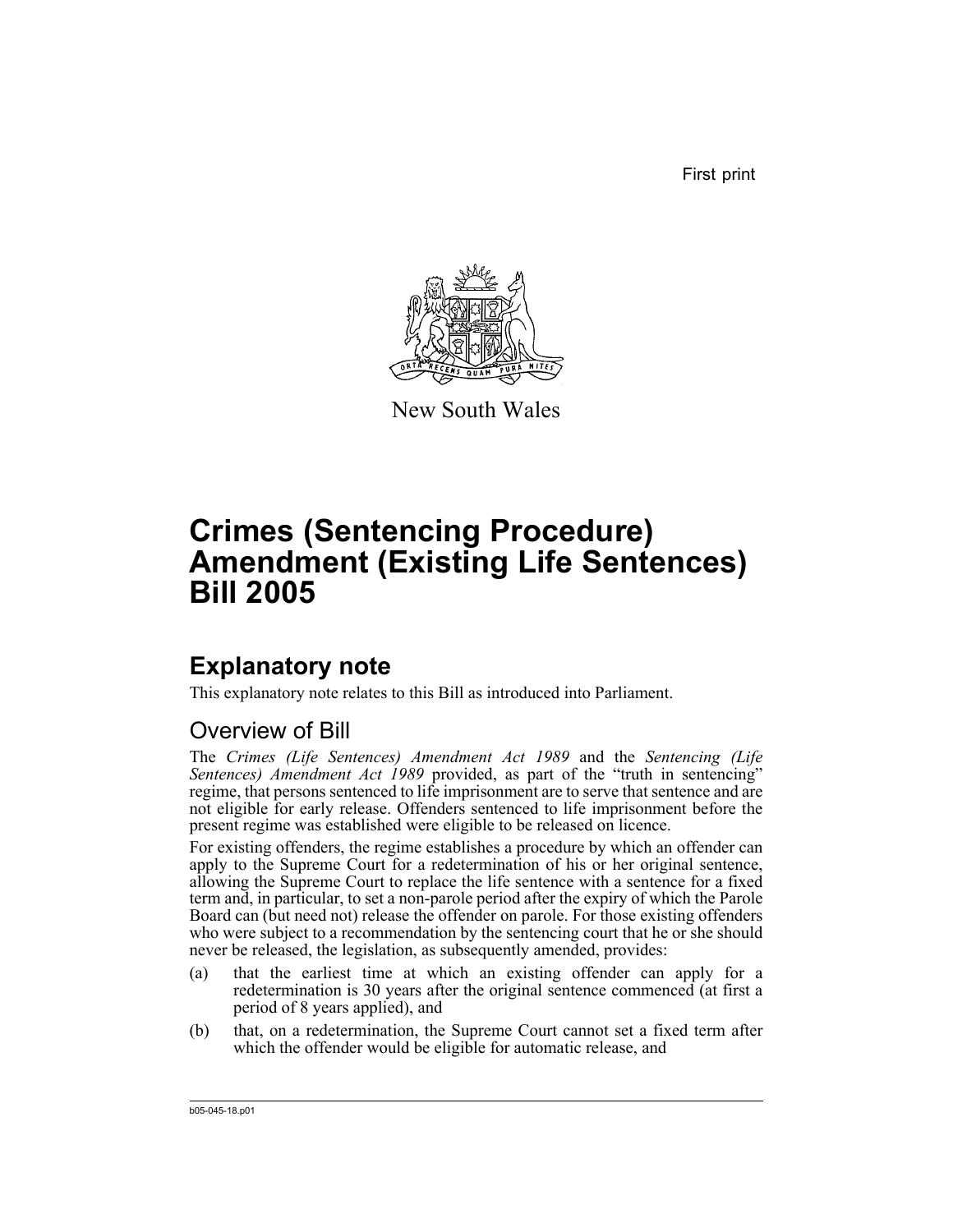Explanatory note

(c) that if a non-parole period is fixed on a redetermination, parole cannot be granted after the expiry of that non-parole period except in limited circumstances.

In 1997, the *Sentencing Amendment (Transitional) Act 1997* was enacted to apply changes to the rules for redetermination of existing life sentences to pending applications that had not been determined at that time. In a recent decision of the Supreme Court (*Regina v Bronson Mathew Blessington* [2005] NSWSC 340), it has been held that the current rules for redetermination do not apply to applications for redetermination that were made before 8 May 1997 and are still pending before the Court. The decision also canvassed the possibility that those applicants (and any others who have not yet had their application determined) might now be able to appeal the sentencing court's recommendation that they never be released and thereby be excluded from the application of the current regime for redetermination of those "never to be released" offenders.

The object of this Bill is to amend the *Crimes (Sentencing Procedure) Act 1999* and the *Crimes (Administration of Sentences) Act 1999* so as to ensure that the current regime for redetermination of existing life sentences of "never to be released" offenders:

- (a) extends to all of those offenders whose original sentences have not yet been redetermined (including the future determination of the application the subject of the above Supreme Court decision), and
- (b) applies to those offenders even if the original non-release recommendations are now appealed.

## Outline of provisions

**Clause 1** sets out the name (also called the short title) of the proposed Act.

**Clause 2** provides for the commencement of the proposed Act on the date of assent.

**Clause 3** is a formal provision that gives effect to Schedule 1 (Amendment of *Crimes (Sentencing Procedure) Act 1999*).

**Clause 4** is a formal provision that gives effect to Schedule 2 (Amendment of *Crimes (Administration of Sentences) Act 1999*).

## **Schedule 1 Amendment of Crimes (Sentencing Procedure) Act 1999**

**Schedule 1 [1]** amends the definition of *non-release recommendation* in clause 1 of Schedule 1 to the Act so as to ensure that an existing life sentence within the meaning of that Schedule does not cease to be the subject of a non-release recommendation because the recommendation is, or has at any time been, quashed, set aside or called into question.

**Schedule 1 [2]** effects minor law revision.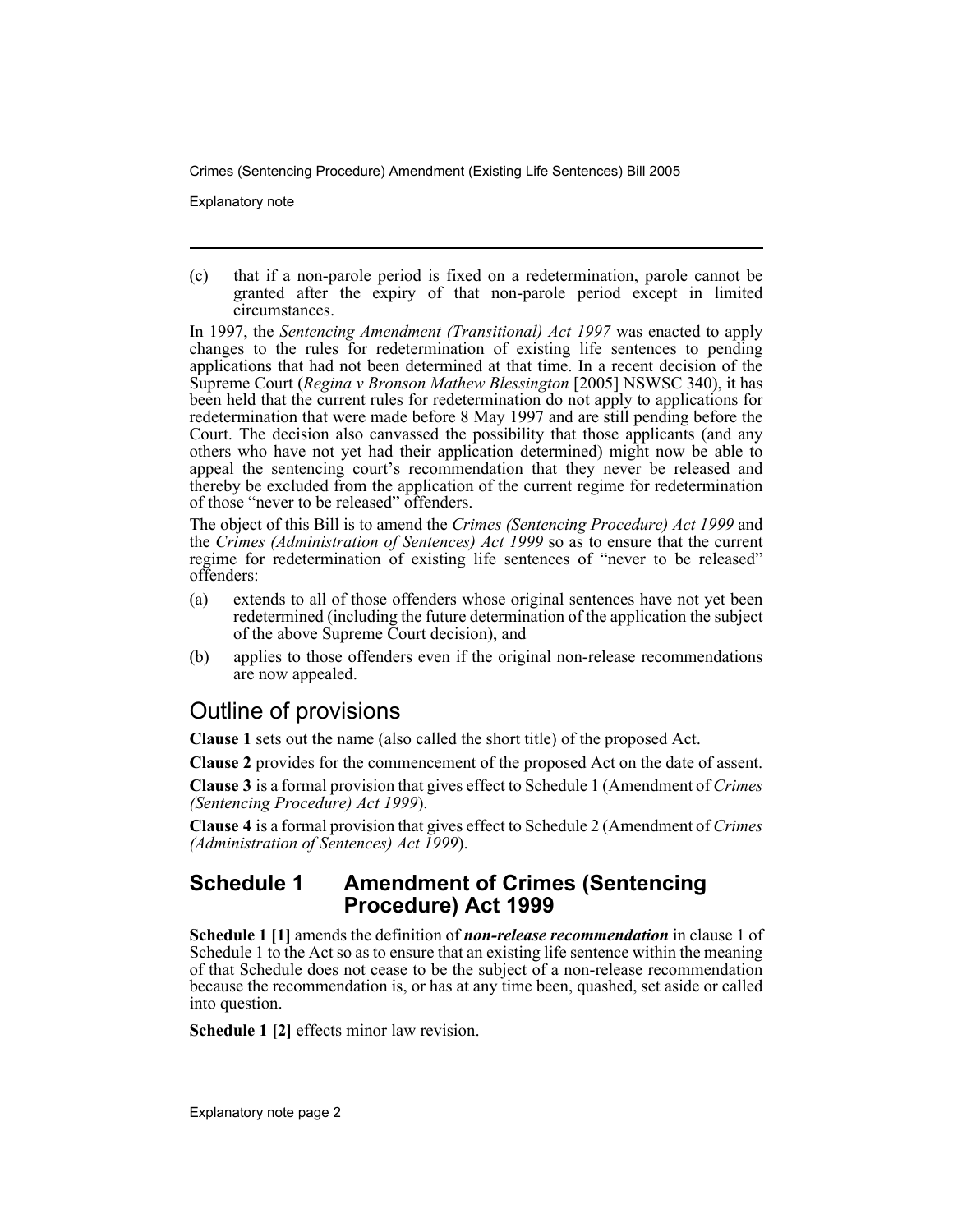Explanatory note

**Schedule 1 [3]** amends transitional arrangements in clause 21 of Schedule 2 to the Act to give effect to the object set out in the Overview relating to pending applications for redetermination.

**Schedule 1 [4]** is a consequential amendment.

## **Schedule 2 Amendment of Crimes (Administration of Sentences) Act 1999**

**Schedule 2 [1]** amends section 154A of the Act so as to ensure that the references in that section to a non-release recommendation pick up the amendments that are from time to time made to the definition of that expression in Schedule 1 to the *Crimes (Sentencing Procedure) Act 1999*, including in particular the amendment made to that definition by Schedule 1 [1] to the proposed Act.

**Schedule 2 [2]** is a consequential amendment.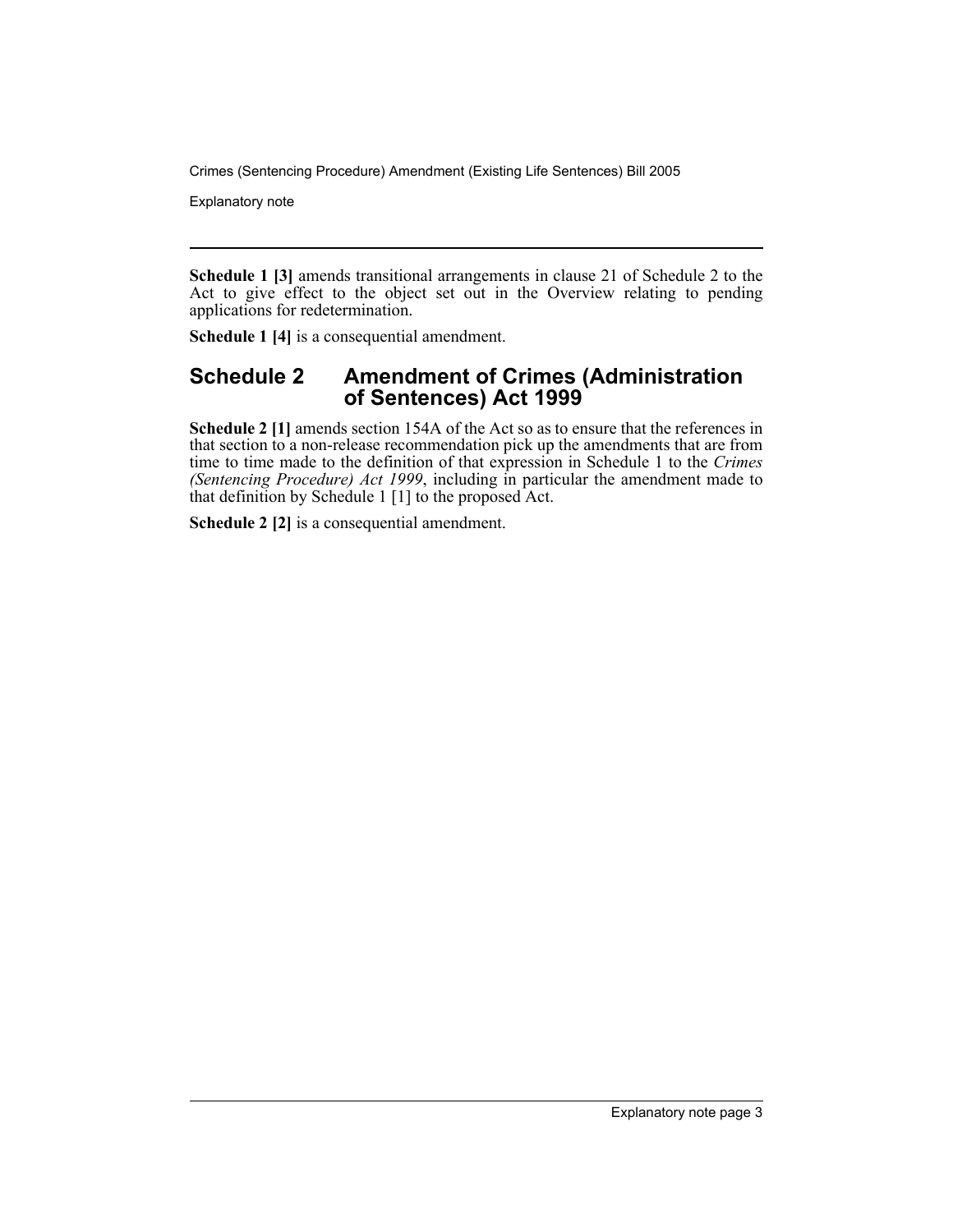Crimes (Sentencing Procedure) Amendment (Existing Life Sentences) Bill 2005 Explanatory note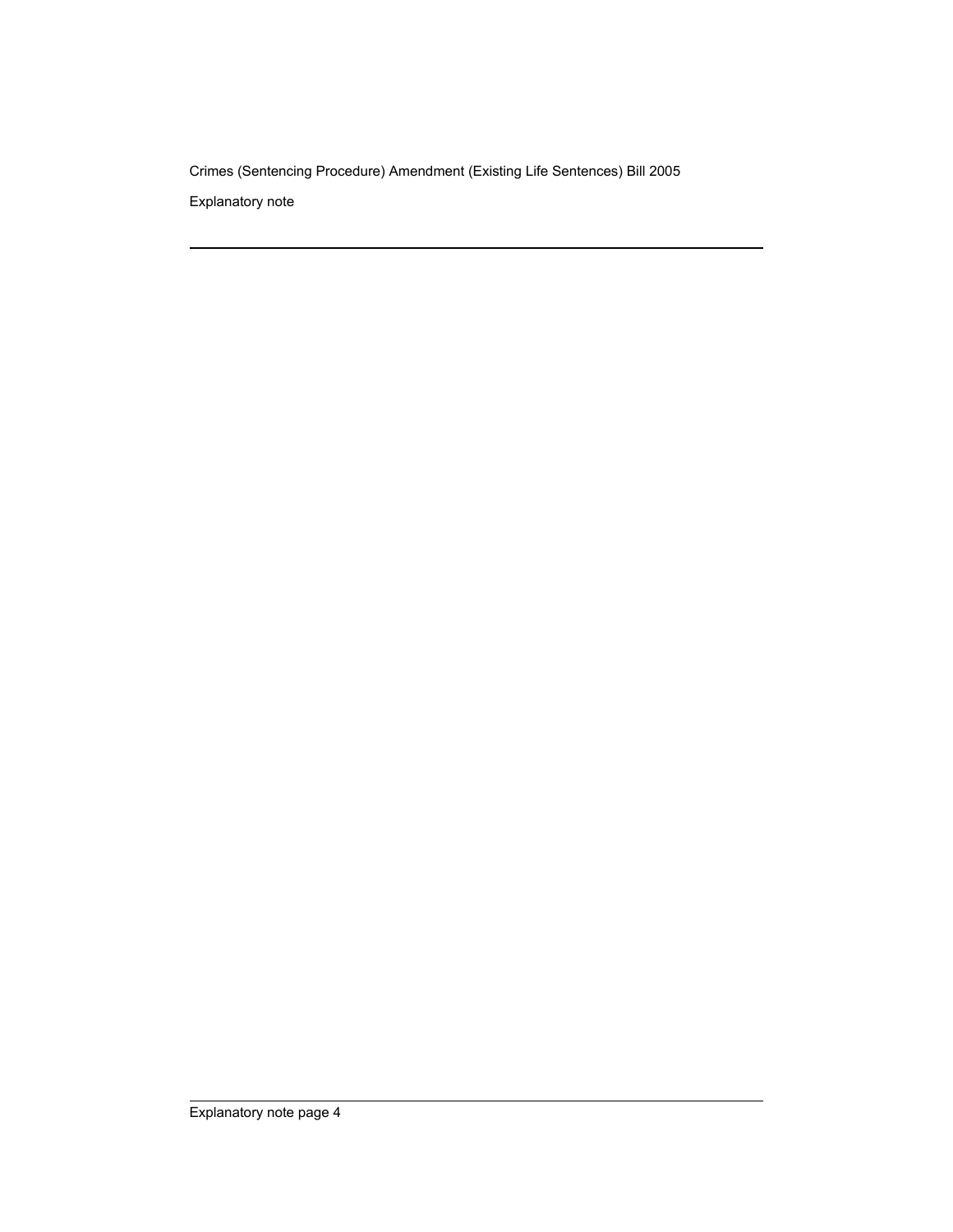First print



New South Wales

# **Crimes (Sentencing Procedure) Amendment (Existing Life Sentences) Bill 2005**

## **Contents**

|            |                                                                     | Page |
|------------|---------------------------------------------------------------------|------|
|            | Name of Act                                                         |      |
|            | Commencement                                                        | 2    |
| 3          | Amendment of Crimes (Sentencing Procedure) Act 1999<br>No 92        | 2    |
| 4          | Amendment of Crimes (Administration of Sentences) Act<br>1999 No 93 | 2    |
| Schedule 1 | Amendment of Crimes (Sentencing Procedure) Act 1999                 | 3    |
| Schedule 2 | Amendment of Crimes (Administration of Sentences)<br>Act 1999       |      |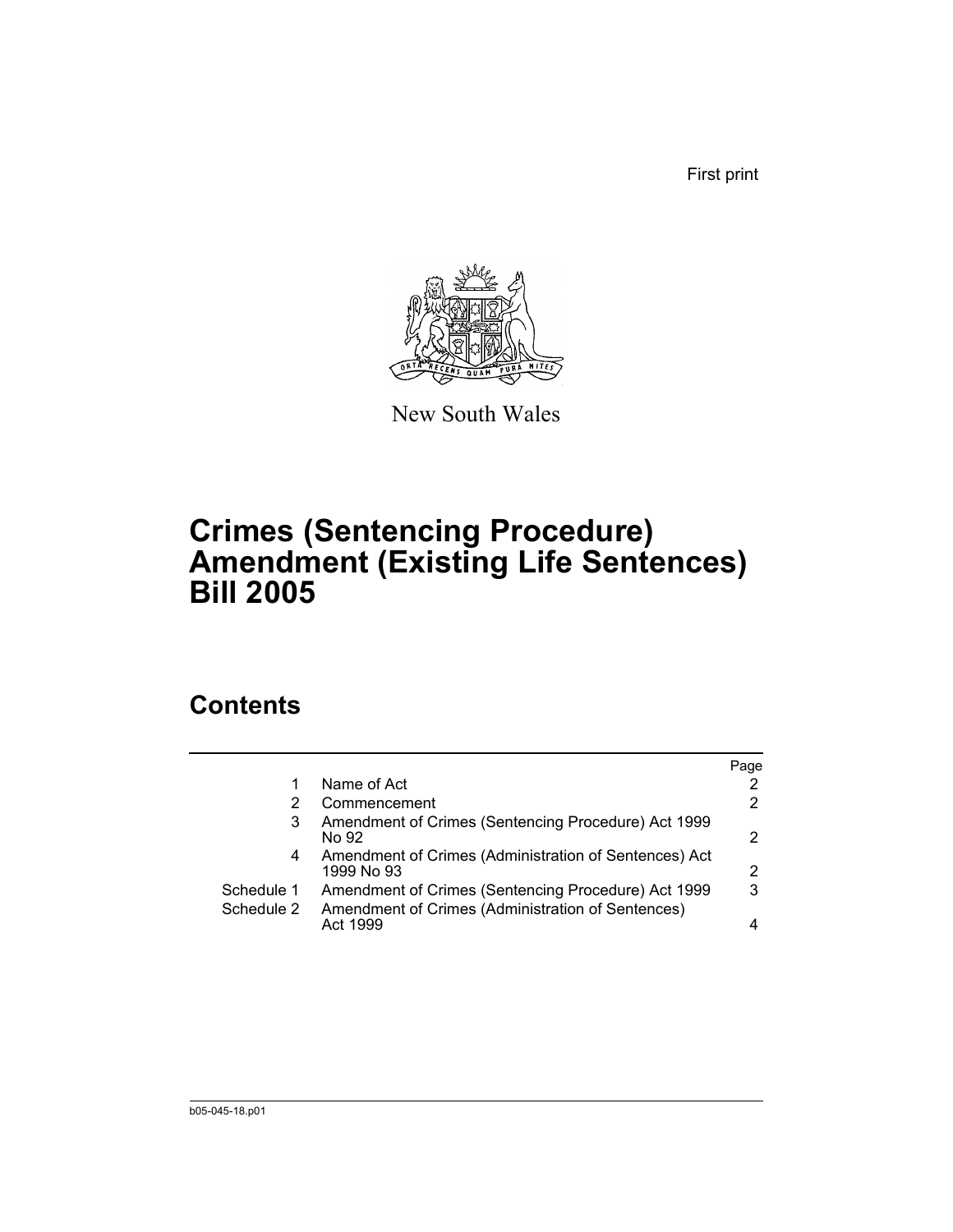Page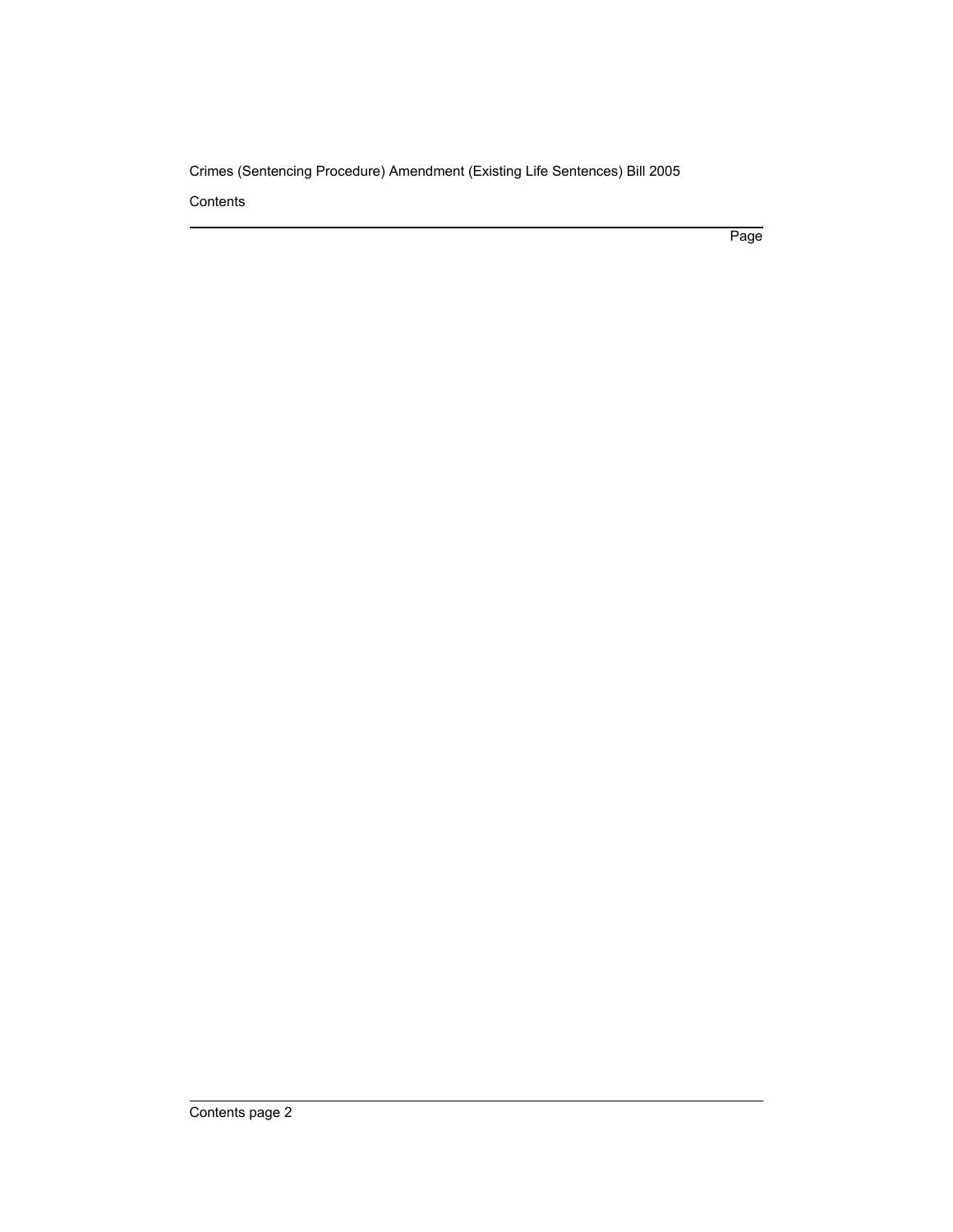

New South Wales

# **Crimes (Sentencing Procedure) Amendment (Existing Life Sentences) Bill 2005**

No , 2005

#### **A Bill for**

An Act to amend the *Crimes (Sentencing Procedure) Act 1999* with respect to existing life sentences the subject of non-release recommendations; and for other purposes.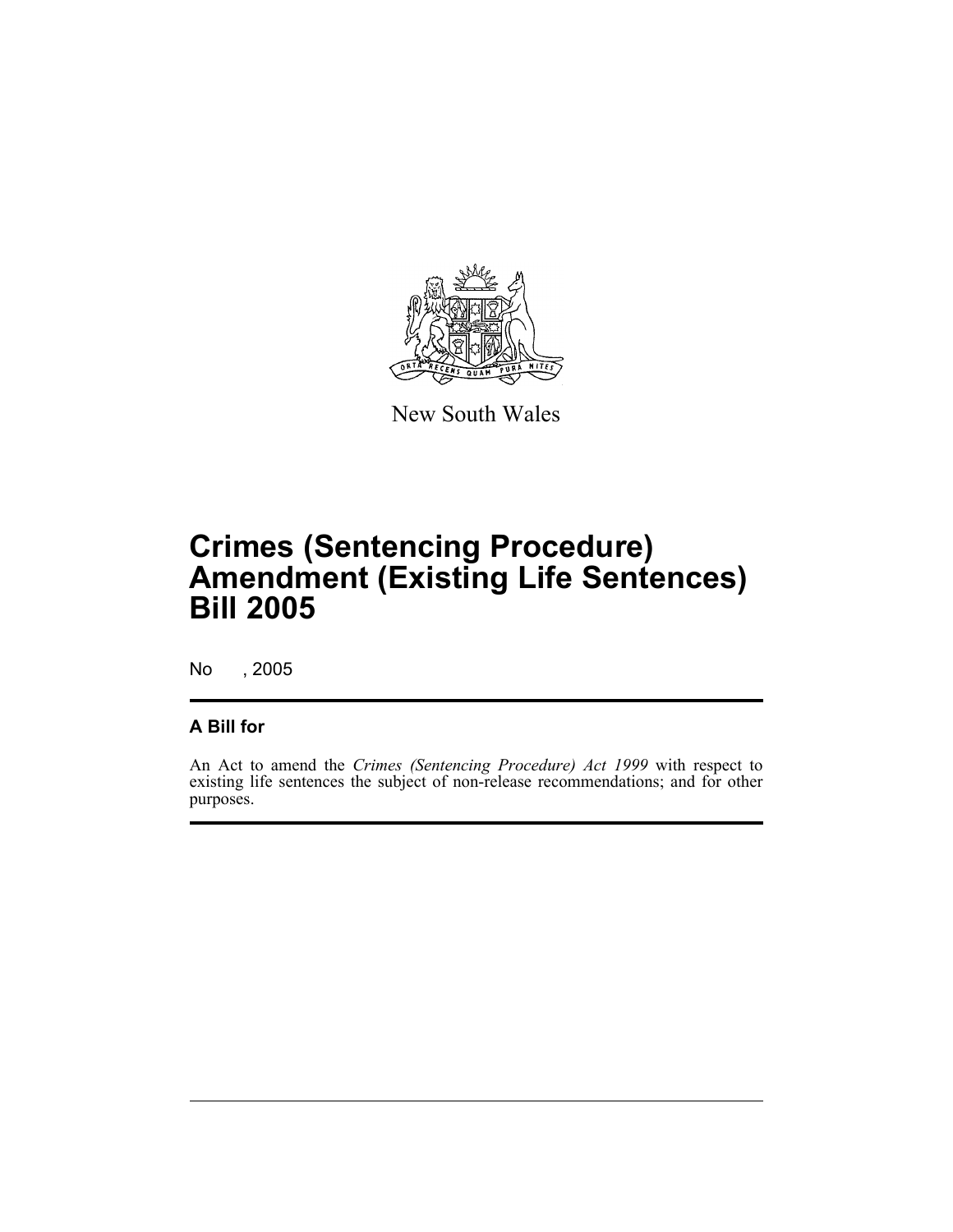<span id="page-7-2"></span><span id="page-7-1"></span><span id="page-7-0"></span>

|   | The Legislature of New South Wales enacts:                                                     |                |
|---|------------------------------------------------------------------------------------------------|----------------|
| 1 | Name of Act                                                                                    | $\overline{2}$ |
|   | This Act is the Crimes (Sentencing Procedure) Amendment (Existing<br>Life Sentences) Act 2005. | 3<br>4         |
| 2 | Commencement                                                                                   | 5              |
|   | This Act commences on the date of assent.                                                      | 6              |
| 3 | Amendment of Crimes (Sentencing Procedure) Act 1999 No 92                                      | 7              |
|   | The Crimes (Sentencing Procedure) Act 1999 is amended as set out in<br>Schedule 1.             | 8<br>9         |
| 4 | Amendment of Crimes (Administration of Sentences) Act 1999 No 93                               | 10             |
|   | The Crimes (Administration of Sentences) Act 1999 is amended as set<br>out in Schedule 2.      | 11<br>12       |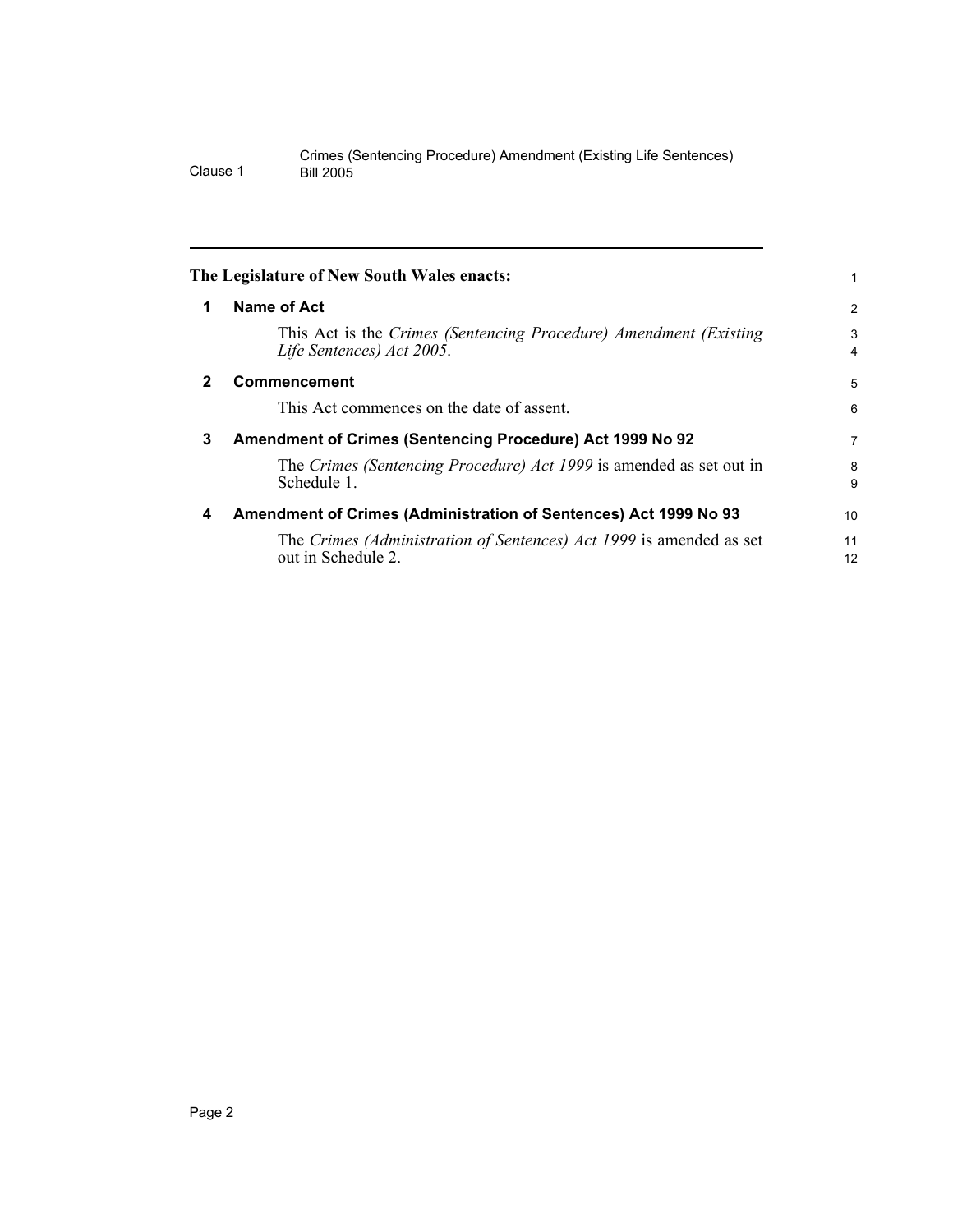Amendment of Crimes (Sentencing Procedure) Act 1999 Schedule 1

1 2

#### <span id="page-8-0"></span>**Schedule 1 Amendment of Crimes (Sentencing Procedure) Act 1999**

|     |                                     |     | (Section 3)                                                                                                                                                                                                                                                                                                                                                                            | 3                                  |
|-----|-------------------------------------|-----|----------------------------------------------------------------------------------------------------------------------------------------------------------------------------------------------------------------------------------------------------------------------------------------------------------------------------------------------------------------------------------------|------------------------------------|
| [1] |                                     |     | <b>Schedule 1 Existing life sentences</b>                                                                                                                                                                                                                                                                                                                                              | 4                                  |
|     |                                     |     | Insert ", and includes any such recommendation, observation or expression of<br>opinion that (before, on or after the date of assent to the Crimes (Sentencing)<br><i>Procedure) Amendment (Existing Life Sentences) Act 2005)</i> has been quashed,<br>set aside or called into question" after "imprisonment" in the definition of<br><i>non-release recommendation</i> in clause 1. | 5<br>6<br>$\overline{7}$<br>8<br>9 |
| [2] | Schedule 1, clause 5                |     |                                                                                                                                                                                                                                                                                                                                                                                        | 10                                 |
|     |                                     |     | Insert "or $(3)$ " after "4 $(1)$ " in clause 5 $(1)$ .                                                                                                                                                                                                                                                                                                                                | 11                                 |
| [3] |                                     |     | Schedule 2 Savings, transitional and other provisions                                                                                                                                                                                                                                                                                                                                  | 12                                 |
|     | Omit clause 21 (2). Insert instead: |     |                                                                                                                                                                                                                                                                                                                                                                                        |                                    |
|     | (2)                                 |     | In particular, any such application that had been made before 8<br>May 1997 under section 13A of the 1989 Act but had not been<br>determined as at the date of assent to the Crimes (Sentencing<br>Procedure) Amendment (Existing Life Sentences) Act 2005,<br>being an application made by an offender who is the subject of a<br>non-release recommendation:                         | 14<br>15<br>16<br>17<br>18<br>19   |
|     |                                     | (a) | is not to be determined until the offender has served at least<br>30 years of the existing life sentence to which the<br>application relates, and                                                                                                                                                                                                                                      | 20<br>21<br>22                     |
|     |                                     | (b) | is to be disposed of in accordance with clause 4 (3) of<br>Schedule 1 to this Act, and not otherwise.                                                                                                                                                                                                                                                                                  | 23<br>24                           |
| [4] | Schedule 2, clause 39               |     |                                                                                                                                                                                                                                                                                                                                                                                        | 25                                 |
|     | Omit the clause.                    |     |                                                                                                                                                                                                                                                                                                                                                                                        | 26                                 |
|     |                                     |     |                                                                                                                                                                                                                                                                                                                                                                                        |                                    |